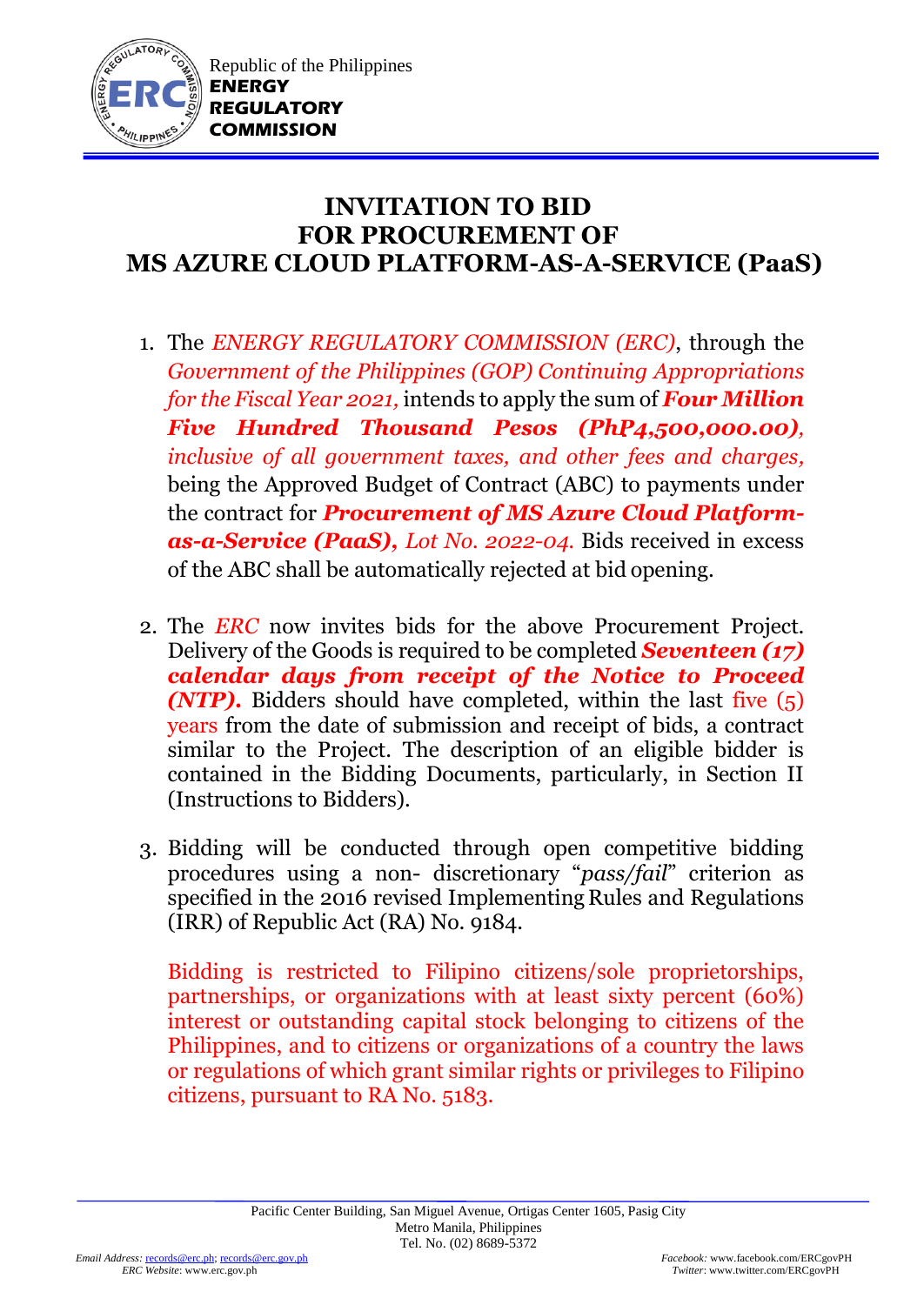- 4. Prospective Bidders may obtain further information from *ERC BAC Secretariat* and inspect the Bidding Documents at the address given below during *Monday to Friday, 09:00 A.M. to 04:00 P.M*
- 5. A complete set of Bidding Documents may be acquired by interested Bidders on *10 February 2022* from the given address and website(s) below *and upon payment of the applicable fee for the Bidding Documents, pursuant to the latest Guidelines issued by the GPPB, in the amount of Five Thousand Pesos (PhP5,000.00)***.** The Procuring Entity shall allow the bidder to present its proof of payment for the fees *in person.*
- 6. The *ERC BAC* will hold a Pre-Bid Conference<sup>1</sup> , which shall be open to prospective bidders, on *18 February 2022, 10:00 A.M. through videoconferencing via MS Teams, which can be accessed through:*

[https://teams.microsoft.com/l/meetup](https://teams.microsoft.com/l/meetup-join/19%3Ameeting_MDRmNjNkY2UtNzUzZC00OGY0LTg0YzktZmJiODRlNzE3ZmQx%40thread.v2/0?context=%7B%22Tid%22%3A%2234a3c75d-10fe-482b-9220-04df09540e89%22%2C%22Oid%22%3A%225f074c63-51dc-4812-9356-3479a48fb753%22%7D)[join/19%3Ameeting\\_MDRmNjNkY2UtNzUzZC00OGY0LTg0YzktZmJiO](https://teams.microsoft.com/l/meetup-join/19%3Ameeting_MDRmNjNkY2UtNzUzZC00OGY0LTg0YzktZmJiODRlNzE3ZmQx%40thread.v2/0?context=%7B%22Tid%22%3A%2234a3c75d-10fe-482b-9220-04df09540e89%22%2C%22Oid%22%3A%225f074c63-51dc-4812-9356-3479a48fb753%22%7D) [DRlNzE3ZmQx%40thread.v2/0?context=%7B%22Tid%22%3A%2234a3](https://teams.microsoft.com/l/meetup-join/19%3Ameeting_MDRmNjNkY2UtNzUzZC00OGY0LTg0YzktZmJiODRlNzE3ZmQx%40thread.v2/0?context=%7B%22Tid%22%3A%2234a3c75d-10fe-482b-9220-04df09540e89%22%2C%22Oid%22%3A%225f074c63-51dc-4812-9356-3479a48fb753%22%7D) [c75d-10fe-482b-9220-](https://teams.microsoft.com/l/meetup-join/19%3Ameeting_MDRmNjNkY2UtNzUzZC00OGY0LTg0YzktZmJiODRlNzE3ZmQx%40thread.v2/0?context=%7B%22Tid%22%3A%2234a3c75d-10fe-482b-9220-04df09540e89%22%2C%22Oid%22%3A%225f074c63-51dc-4812-9356-3479a48fb753%22%7D) [04df09540e89%22%2C%22Oid%22%3A%225f074c63-51dc-4812-9356-](https://teams.microsoft.com/l/meetup-join/19%3Ameeting_MDRmNjNkY2UtNzUzZC00OGY0LTg0YzktZmJiODRlNzE3ZmQx%40thread.v2/0?context=%7B%22Tid%22%3A%2234a3c75d-10fe-482b-9220-04df09540e89%22%2C%22Oid%22%3A%225f074c63-51dc-4812-9356-3479a48fb753%22%7D) [3479a48fb753%22%7D](https://teams.microsoft.com/l/meetup-join/19%3Ameeting_MDRmNjNkY2UtNzUzZC00OGY0LTg0YzktZmJiODRlNzE3ZmQx%40thread.v2/0?context=%7B%22Tid%22%3A%2234a3c75d-10fe-482b-9220-04df09540e89%22%2C%22Oid%22%3A%225f074c63-51dc-4812-9356-3479a48fb753%22%7D)

- 7. Bids must be duly received by the BAC Secretariat through manual submission at the office address indicated below on or before *03 March 2022, 10:00 A.M.* Late bids shall not be accepted. Bidders are requested to submit one (1) original and one (1) copy of their bids. Bidders are likewise requested to bring the originals of the documents submitted and present the same for comparison during the bid opening.
- 8. All Bids must be accompanied by a bid security in any of the acceptable forms and in the amount stated in **ITB** Clause 14.
- 9. Bid opening shall be on *03 March 2022, 10:00 A.M.* at the given address below. Bids will be opened in the presence of the bidders' representatives who choose to attend the activity.
- 10. The *ERC* reserves the right to reject any and all bids, declare a failure of bidding, or not award the contract at any time prior to contract award in accordance with Sections 35.6 and 41 of the 2016 revised IRR of RA No. 9184, without thereby incurring any liability to the affected bidder or bidders.